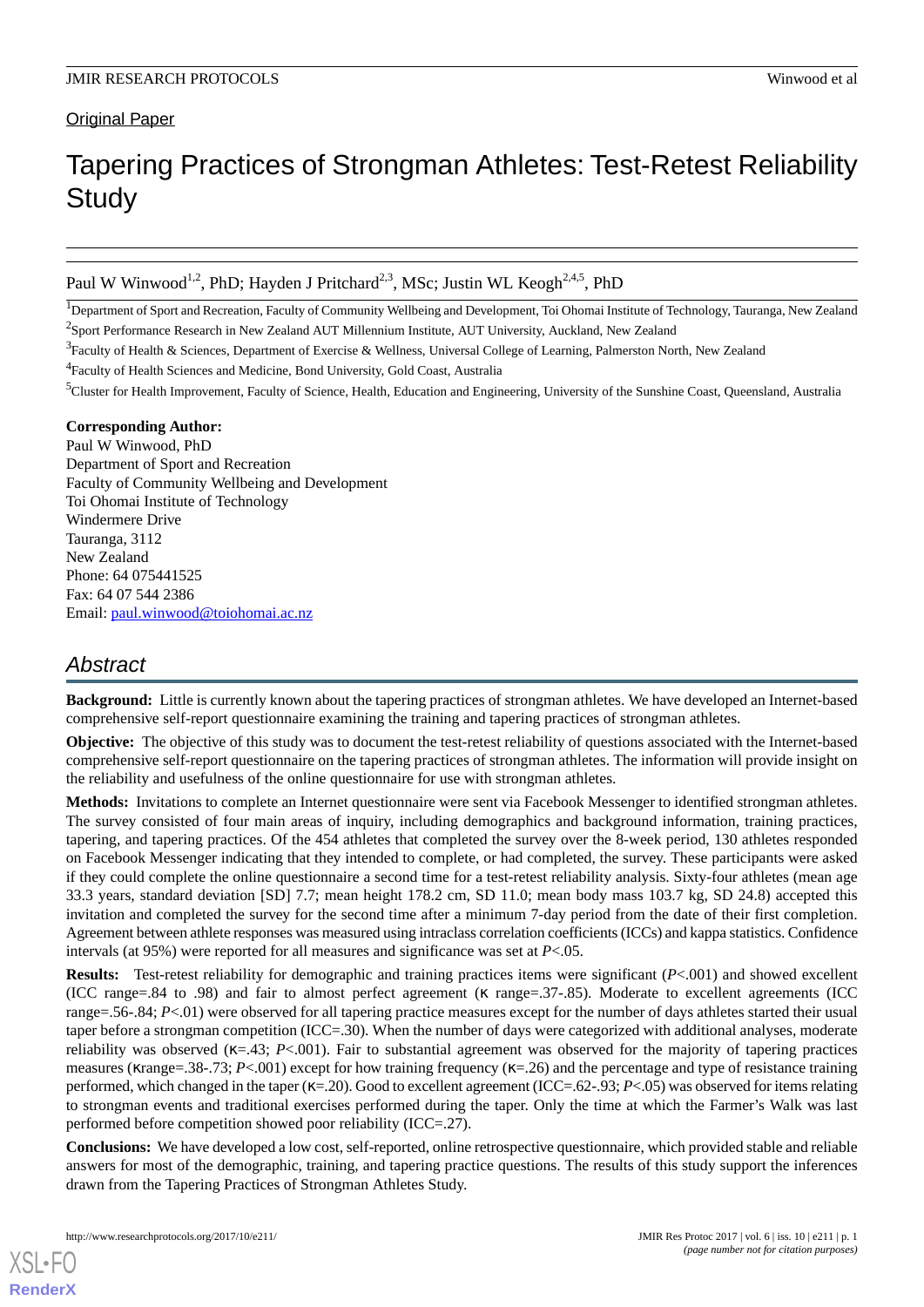(JMIR Res Protoc 2017;6(10):e211) doi: [10.2196/resprot.8522](http://dx.doi.org/10.2196/resprot.8522)

#### **KEYWORDS**

Internet; survey; periodization; implement training; resistance training

#### *Introduction*

The sport of strongman is relatively new and is similar to the sports of weightlifting and powerlifting, where training is primarily focused on the improvement of maximal strength and power to improve competition performance [\[1](#page-7-0)-[3\]](#page-7-1). Unlike the sports of weightlifting and powerlifting, substantial between-competition differences can be observed in the types of events, required distances for carrying events, and incorporation of one repetition maximum (1RM) events versus repetitions with a given load. Such between-competition differences would appear similar to those that are experienced by CrossFit athletes [[4\]](#page-7-2), which may therefore influence the way strongman athletes taper for strongman competitions. The taper is the final period of an athlete's training before a major competition and is of paramount importance to performance and the outcome of the event [\[5](#page-8-0)[-8](#page-8-1)]. Winwood et al [[1\]](#page-7-0) found that 80% of strongman athletes incorporated some form of periodization into their training, which suggests that the majority of strongman competitors design their training to emphasize particular adaptations with the goal of increasing physical performance. As strongman and weightlifting athletes may be at greater risk for injury during competition compared to training [[9\]](#page-8-2), a successful taper that allows strongman athletes to recover from their recent training stressors may also reduce their risk of in-competition injury. Little scientific research currently exists regarding how to taper for strength sports, and no research exists on how strongman athletes taper for strongman competitions.

In recent years Internet-based comprehensive self-report questionnaires have been administered among strongman athletes [[1,](#page-7-0)[10\]](#page-8-3) and strength and conditioning coaches [\[11](#page-8-4)]. Such surveys have elicited high response rates and provided valuable information on how strongman competitors train, the injury epidemiology associated with strongman training, and how coaches utilize strongman implements in the training of their athletes. However, a limitation to these studies was that no data were reported to verify the reliability of the survey items. Reliability refers to the consistency of answers obtained by the same respondent when a measurement is repeated on different occasions [\[12](#page-8-5),[13\]](#page-8-6). Test-retest reliability is measured by having the same respondents complete a survey at two different points in time to see how stable their responses are [[14\]](#page-8-7). Researchers have recommended the intraclass correlation coefficient (ICC) for assessing reliability of continuous data [[15-](#page-8-8)[17\]](#page-8-9), along with the kappa statistic, which provides a measure of agreement for categorical data corrected for chance [\[15](#page-8-8),[18](#page-8-10)[,19](#page-8-11)].

Previous studies that have tested the reliability of Internet survey methods have demonstrated that Web-based methods are reliable [[14](#page-8-7)[,20](#page-8-12)-[22\]](#page-8-13) and can be more suitable alternatives to traditional methods [[21](#page-8-14)[,22](#page-8-13)]. Such studies strengthen the scientific rigor of collecting information via the Internet. Internet-based surveys have the potential to reach populations of interest across the

 $XS$  • FO **[RenderX](http://www.renderx.com/)** globe, are cost efficient, and have the advantage of minimizing data collection and entry errors [[21\]](#page-8-14). The popular use of social media sites (eg, Facebook) and access to the Internet via smartphones and tablets have further increased survey accessibility for respondents, which could enhance response rates.

Information on the reliability of the Internet assessment method for use with strength athletes, including the strongman population, is currently lacking. *The Tapering Practices of Strongman Athletes* survey created for this study was based on nine interview questions used with powerlifters [\[23](#page-8-15),[24\]](#page-8-16). Our tapering practice questionnaire has included the addition of several questions, as well as changes to the wording of original questions used in previous studies [[23,](#page-8-15)[24](#page-8-16)]. Based on these changes, it has become desirable to conduct a reliability study of the updated questionnaire. The present study assessed the test-retest reliability of the questionnaire on a large and diverse sample group of strongman athletes. It was hypothesized that the questionnaire would be a reliable measure for assessing the training and tapering practices of strongman athletes.

# *Methods*

#### **Participant Recruitment and Inclusion Criteria**

Strongmen athletes were recruited through professional networks and multimedia methods similar to previously described procedures  $[1,10]$  $[1,10]$  $[1,10]$ . The networking site Facebook was the primary method used to recruit the strongman athletes, and identified strongman athletes were sent a letter via Facebook Messenger. The letter contained an invitation to participate in the research and the link to the online survey. Presidents of strongman clubs in New Zealand, Australia, Europe, the United States, and the United Kingdom were contacted to email the survey to their club members. The survey was available in two language options (English and Russian). An information sheet outlining the objectives and purpose of the study was situated on the first page of the online survey. Participants were asked to indicate their consent by participating in the survey. The software that was used allowed participants to exit the survey at any time and complete it at a later date, allowing participants to provide their data at the time most suitable to them. Surveygizmo [[25\]](#page-8-17) was used to launch the electronic survey on the Internet. The methods and procedures used in this study were approved by the Toi Ohomai Institute of Technology Research Committee (R17/05).

Participant inclusion criteria included strongman athletes who were between 18 and 65 years of age and had competed in at least one strongman competition. The criterion for a completed survey was that the participants completed the first three sections of the questionnaire on demographics, training practices, and tapering.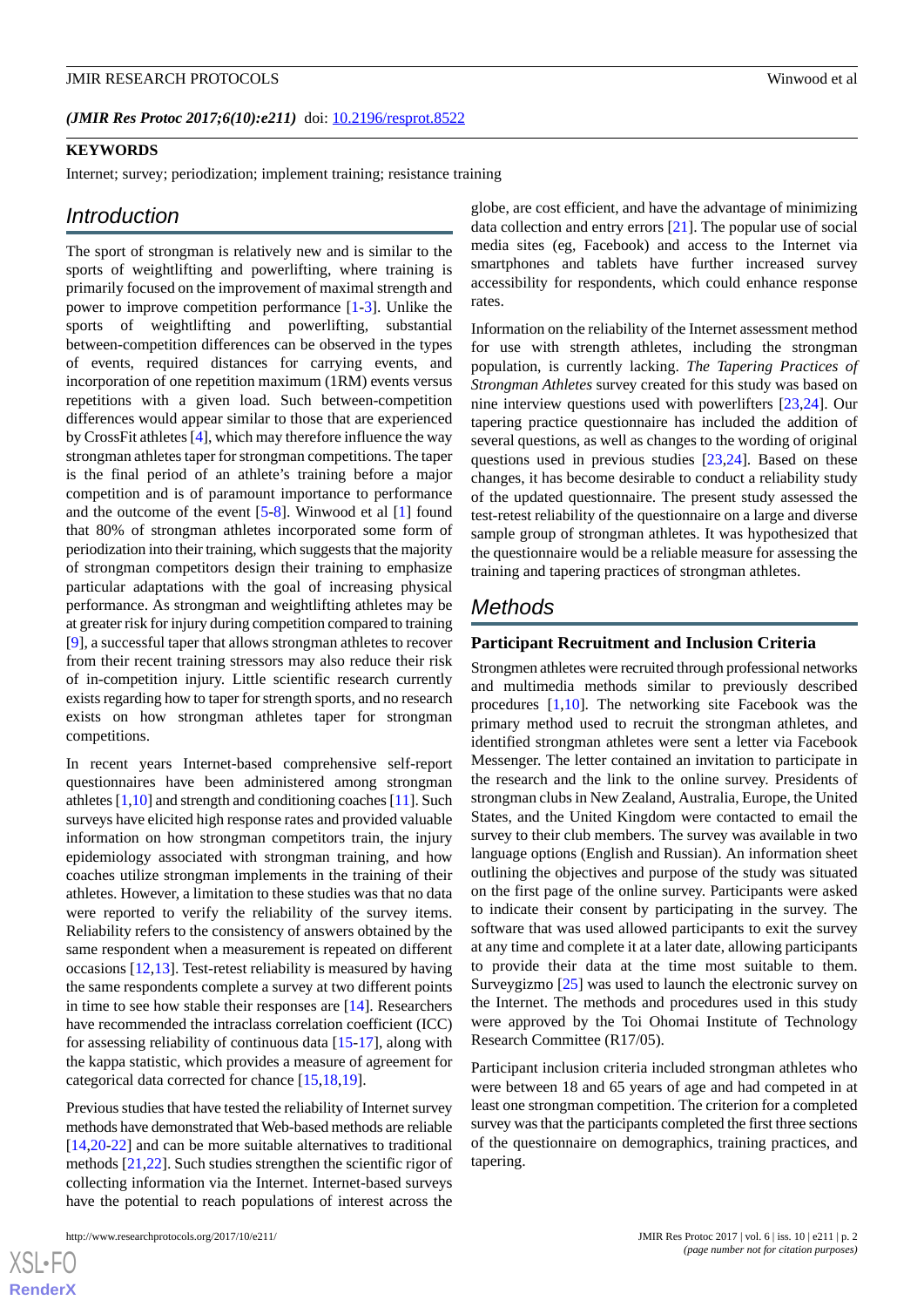#### **Research Instrument**

Strongman athletes completed a self-reported 4-page retrospective *Tapering Practices of Strongman Athletes Survey* created for this study, which was based on interview questions used with powerlifters [[23](#page-8-15),[24\]](#page-8-16). The original *Strongman Tapering Practices Survey* was pilot tested with university professors and strongman athletes to ensure its ease of use with this population. As a result of pilot testing, the survey was slightly modified, including clarifications and improvements to the wording of a small number of questions, before it was administered online.

The *Strongman Tapering Practices Survey* consisted of four main areas of inquiry, including demographics and background information, training practices, tapering, and tapering practices. Demographic and background information included questions on gender, age, height, body mass, resistance training experience, strongman training experience, and competitive level. The training practices section included questions pertaining to frequency, duration, and types of training. Types of training were categorized as cardiovascular training (aerobic and anaerobic), strongman implement training, and traditional training. Strongman implement training was defined as exercises using any nontraditional training implements (eg, stones, tires). Traditional exercises were standard exercises performed in the gym by regular weight trainers and strength athletes (eg, squat, bench press). Participants were requested to detail their common/typical values for each question. For the tapering section, athletes were asked to indicate if they utilized a taper or not and their reasons why. The tapering practices section included questions on taper length and type, strategies used, and how training altered during the taper (ie, volume, intensity, duration, type of training performed, and when last performed before competition). Tapering was defined as, "a reduction in training volume over a period of time prior to a strongman event or strongman events." Classifications of tapering (ie, step taper, linear taper, and exponential taper with a slow or fast decay) were defined according to the taper types previously described and applied [[26\]](#page-8-18). Closed questions were used for Sections 1 and 2, with open and closed questions used for Section 3.

#### **Response Rate and Reliability Data**

During the 8-week period in which the survey was open, 690 participants accessed the online survey, which included those that observed the survey, partially completed the survey, and the 454 that completed the survey. The key questions from the questionnaire selected for test-retest reliability are presented in [Multimedia Appendix 1.](#page-7-3)

One hundred and thirty participants responded on Facebook Messenger indicating that they were going to complete the survey, or had already completed the survey. These participants were sent an email via Facebook Messenger and asked if they could complete the online questionnaire again for a test-retest reliability analysis. Of these 130 participants, 64 strongman

athletes (49.2% response rate) accepted this invitation and completed the survey for the second time after a minimum 7-day period from the date of their first completion. To distinguish this dataset from other survey responses, participants indicated their demographic data (ie, age, height, body mass, and country of birth) so their retest survey responses could be identified and matched to their initial survey response. A test-retest analysis was done on this dataset to determine the reliability of the online strongman tapering practices questionnaire. No participants responded to the Russian language option, so the reliability study was only conducted on the English language survey.

#### **Data Analyses**

Descriptive statistics were used to describe the cohort characteristics. Test-retest reliability for dichotomous and categorical data was computed using the kappa statistic with asymptotic standard error  $[27]$  $[27]$ . The kappa statistic was chosen because it is more robust than percent agreement alone, as it takes agreement by chance into consideration. Reliability was then rated using the scale developed by Landis and Koch for the purposes of comparing the reliability of the questions [[27\]](#page-8-19). Reliability of the kappa statistic was rated as poor (below .00), slight (.00-.20), fair (.21-.40), moderate (.41-.60), substantial (.61-.80), or almost perfect (.81-1.00). Any missing values were indicated as *excluded* in the analyses. Reliability of continuous measures was evaluated by ICCs using a two-way random effects model, absolute agreement, and average measures ICC [ $28$ ]. ICCs were classified as follows: poor  $\left(\langle .40 \rangle , \text{ moderate}\right)$ (.41-.60), good (.61-.80), or excellent (>.81) [\[29](#page-8-21)[,30](#page-8-22)]. Confidence intervals (at 95%) were calculated for all reliability measures. Data were collected using SurveyGizmo [[25](#page-8-17)] and analyses were conducted using SPSS 22.0 for Windows (SPSS Inc., Chicago, IL, USA). Significance levels were set at *P*<.05.

# *Results*

#### **Cohort Characteristics**

Sixty-four participants completed the online survey twice over the 8-week period. Participants were between 20 and 54 years of age, with a distribution of 46 males (46/64, 72%) and 18 females (18/64, 28%). Thirty-six participants (36/64, 56%) had competed in national amateur strongman championships, 17 (17/36, 27%) had competed at the local or regional level, and 11 (11/64, 17%) athletes had competed professionally ([Table](#page-3-0) [1\)](#page-3-0).

#### **Test-Retest Reliability Results**

The test-retest reliability of continuous data for demographics and training practices of all strongman athletes  $(N=64)$  is reported in [Table 2.](#page-3-1) Significant correlations (*P*<.001) were observed for all measures and reliability was excellent for all questions (ICCs=.84 to .98).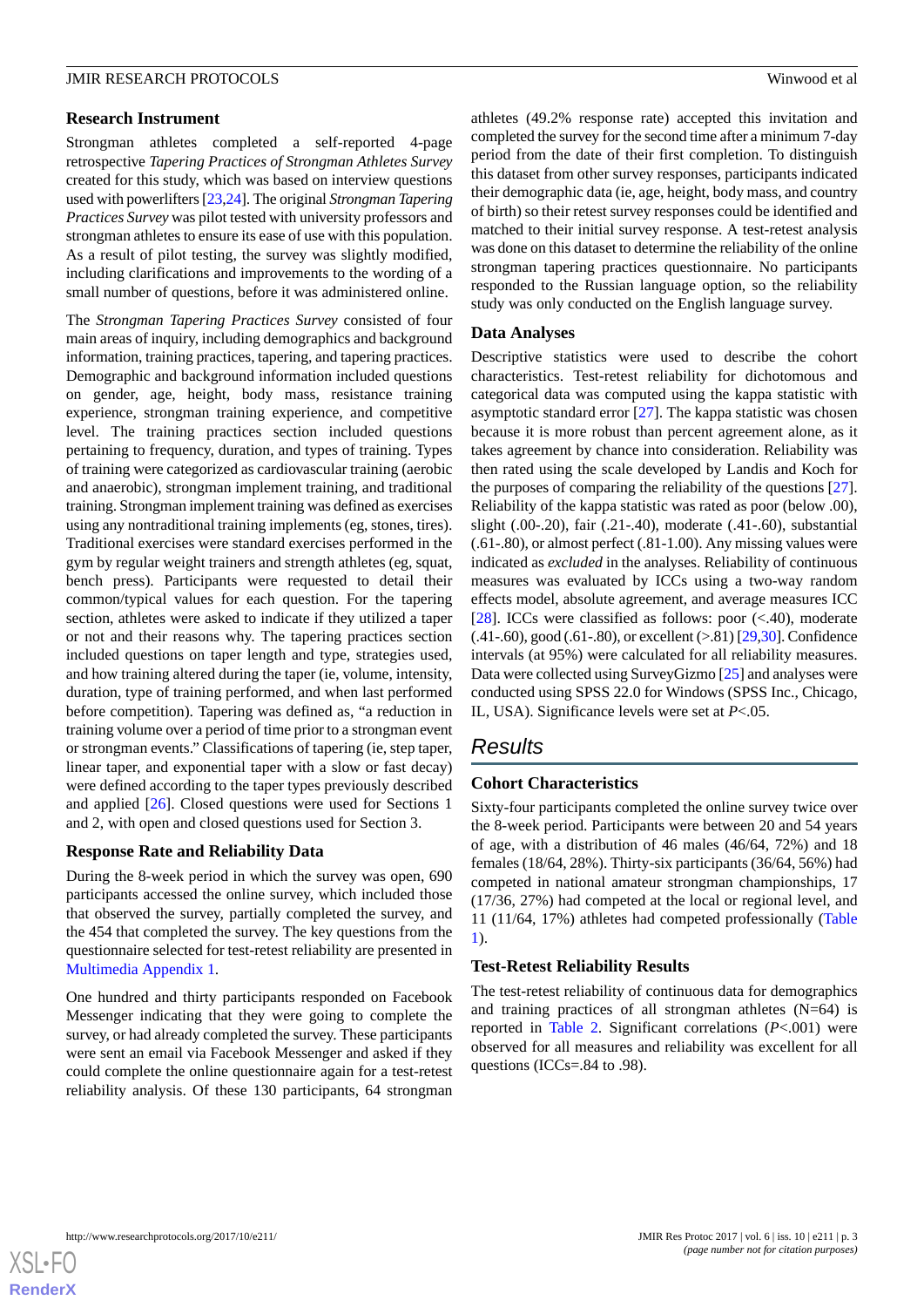# **JMIR RESEARCH PROTOCOLS**

#### <span id="page-3-0"></span>**Table 1.** Cohort characteristics

|  |  |  |  |  |  | Winwood et al |  |
|--|--|--|--|--|--|---------------|--|
|--|--|--|--|--|--|---------------|--|

| Characteristics                         | All participants, $N=64$ (SD <sup>a</sup> ) | <b>Sex</b>        |                     |
|-----------------------------------------|---------------------------------------------|-------------------|---------------------|
|                                         |                                             | Male, $n=46$ (SD) | Female, $n=18$ (SD) |
| Age, years                              | 33.3(7.7)                                   | 33.0(7.9)         | 33.9(7.1)           |
| Height, cm                              | 178.2(11.0)                                 | 182.5(9.0)        | 167.3(7.9)          |
| Body mass, kg                           | 103.7(24.8)                                 | 112.5(21.7)       | 80.1 (16.7)         |
| Resistance training experience, years   | 12.3(7.9)                                   | 14.2(7.8)         | 7.6(6.3)            |
| Strongman training experience, years    | 4.8(3.6)                                    | 5.5(3.4)          | 3.1(3.4)            |
| Strongman competition experience, years | 4.0(3.1)                                    | 4.4(3.0)          | 2.9(3.1)            |

<span id="page-3-1"></span><sup>a</sup>SD: standard deviation

Table 2. Test-retest reliability of continuous data for demographics and training practices of all strongman athletes. Intraclass correlation coefficient *P*<.001 for all values.

| Test-retest reliability                                                                                                                              | $\mathbf n$       | Number of<br>response<br>options | ICC | 95% CI     | Oualitative<br>inference |
|------------------------------------------------------------------------------------------------------------------------------------------------------|-------------------|----------------------------------|-----|------------|--------------------------|
| How many years of general resistance training experience do you have?                                                                                | 62 <sup>a</sup>   | 41                               | .94 | .90 to .96 | Excellent                |
| How many years of strongman implement training experience do you have?                                                                               | $62^{\mathrm{a}}$ | 36                               | .97 | .96 to .98 | Excellent                |
| How many years have you been competing in the sport of strong man?                                                                                   | 64                | 32                               | .98 | .96 to .99 | Excellent                |
| On average, how many days per week do you train?                                                                                                     | 63 <sup>b</sup>   |                                  | .86 | .77 to .92 | Excellent                |
| On average, how many cardiovascular conditioning training sessions (includes both aerobic 64<br>and anaerobic conditioning) do you perform per week? |                   | 16                               | .88 | .81 to .93 | Excellent                |
| On average, how many resistance training sessions (includes both strongman and traditional 64<br>training sessions) do you perform per week?         |                   | 16                               | .84 | .74 to .90 | Excellent                |
| On average, how long are your training sessions (to the nearest 15 minutes)?                                                                         | 64                | 13                               | .87 | .79 to .92 | Excellent                |

 $a_{n=64}$ ; valid=62; excluded=2

<sup>b</sup>n=64; valid=63; excluded=1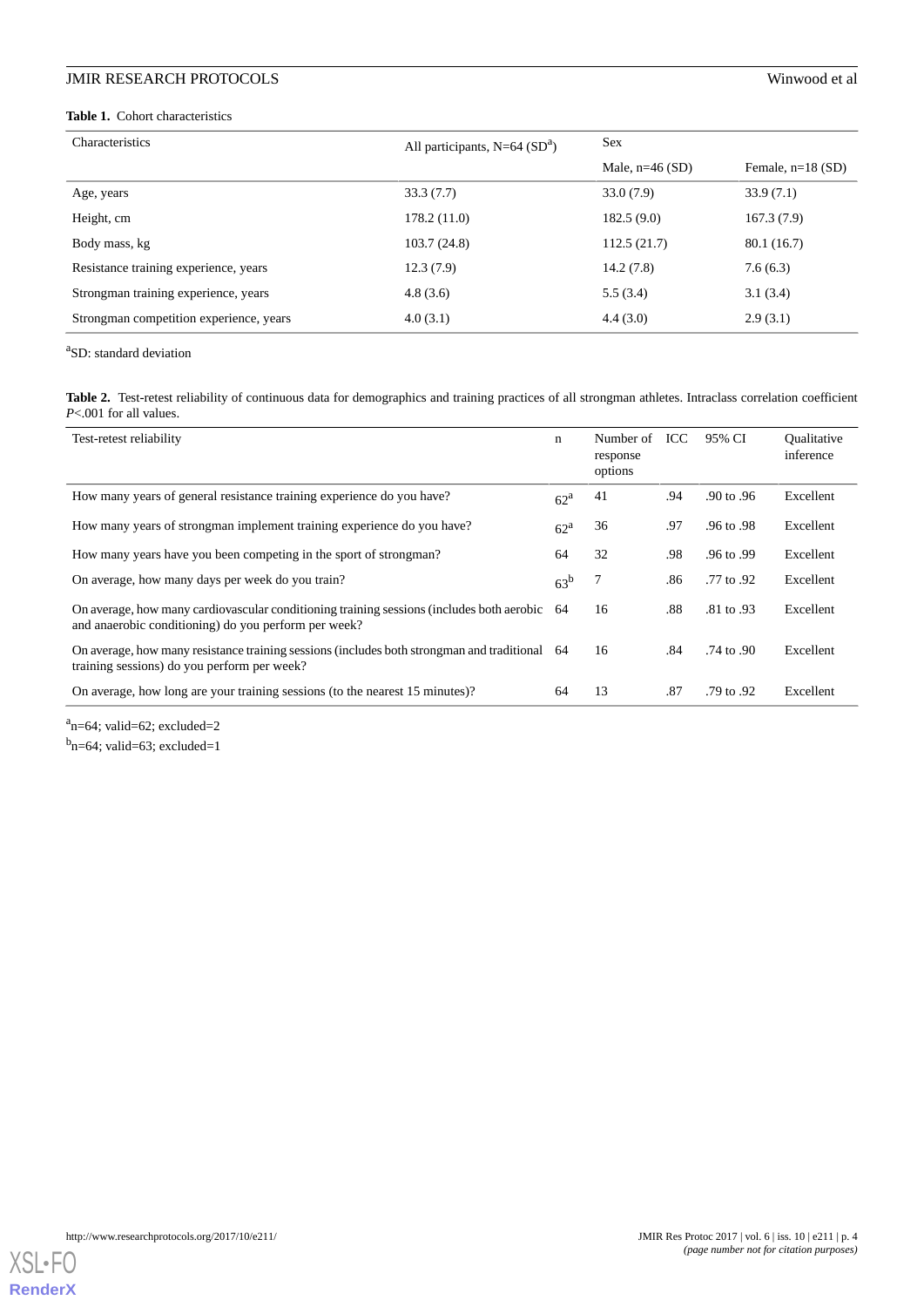<span id="page-4-0"></span>**Table 3.** Test-retest reliability of continuous data for strongman athletes who said they taper for strongman competitions (n=53).

| Test-retest reliability                                                                                                                         | $\mathbf n$     | Number of<br>response<br>options | $ICC$ (P-value)  | 95% CI       | Oualitative<br>inference |
|-------------------------------------------------------------------------------------------------------------------------------------------------|-----------------|----------------------------------|------------------|--------------|--------------------------|
| How many days would you consider your usual "taper" to be before a strong man<br>competition?                                                   | 43 <sup>a</sup> | 40                               | .30 <sup>f</sup> | $-31$ to .62 | Fair                     |
| How many weeks out from a strong man competition do you train with the highest $\alpha_3^a$<br>volume? (ie, sum of sets x repetitions x load)   |                 | 22                               | $.72 \,(< .001)$ | .49 to .85   | Good                     |
| How many weeks out from a strong man competition do you normally train with $AAb$<br>the highest intensity? (ie, highest load/degree of effort) |                 | 11                               | .56(.004)        | .19 to .76   | Moderate                 |
| What would be your estimated drop in your average training volume (as a percent-<br>age) during your taper?                                     | $37^{\circ}$    | 11                               | .77 (< 0.001)    | .56 to .88   | Good                     |
| How many days before a strong man competition do you cease to train?                                                                            | 43 <sup>a</sup> | 17                               | $.81 \ (< .001)$ | .65 to .90   | Excellent                |
| How many days out before an important strongman event do you usually perform<br>your final training session (at any weight)?                    | 41 <sup>d</sup> | 15                               | $.84 \ (< .001)$ | .70 to .92   | Excellent                |
| How many days before an important strongman event do you usually perform<br>your final heavy training session (>85% 1RM)?                       | $42^e$          | 15                               | .64(.001)        | .33 to .81   | Good                     |

 $a_{\text{n=53}}$ ; valid=43; excluded=10

<sup>b</sup>n=53; valid=44; excluded=9

 $c_{n=53}$ ; valid=37; excluded=16

 $d_{n=53}$ ; valid=41; excluded=12

 $e_{n=53}$ ; valid=42; excluded=11

<sup>f</sup>Poor reliability (adjusted categorical data is presented in [Table 4](#page-5-0));

The test-retest reliability of continuous data for strongman athletes who said they taper (n=53) for strongman competitions is reported in [Table 3](#page-4-0). Significant correlations were observed for all measures except for the number of days athletes considered their usual taper to be before a strongman competition (ICC=.30). Due to the importance of this question for the wider study, an additional analysis was conducted in which days were categorized into ranges (ie,  $\langle 7, 7-10, 11-14,$ >14 days). The results of this analysis are included in [Table 4.](#page-5-0)

Reliability was excellent for the number of days before a strongman competition that athletes ceased to train (ICC=.81) and the number of days out from an important strongman event when the final training session (at any weight) occurred (ICC=.84). Reliability was good for the number of days out from an important strongman event when the final heavy training session (>85% 1RM) occurred (ICC=.64). Good reliability was also observed for athletes' estimated drop in average training volume (as a percentage) during the taper (ICC=.77) and for the weeks out from a competition in which they trained with the highest volume (ie, sum of sets x repetitions x load; ICC=.72). Reliability was moderate for the number of weeks out from a strongman competition that athletes normally trained

with the highest intensity (ie, highest load/degree of effort;  $ICC = .56$ ).

The test-retest reliability of categorical data for demographics, training practices, and tapering practices of strongman athletes is reported in [Table 4.](#page-5-0) Kappa was significant for the majority of measures except for how training frequency ( $\kappa$ =.26) and the percentage and type of resistance training performed changed in the taper  $(\kappa=0.20)$ . Reliability was almost perfect for the highest level of competition athletes had competed at  $(K=.85)$ . Substantial reliability was observed for athletes indicating that they were self-coached or if they had a coach ( $\kappa$ =.66), if they tapered for strongman competitions ( $\kappa = .67$ ), and if they always tapered for strongman competitions  $(\kappa = .73)$ . Reliability was moderate for what the athletes' usual resistance training looked like per week  $(\kappa = .45)$  and for how their training intensity  $(\kappa = .56)$  and training duration  $(\kappa = .48)$  changed throughout the taper. Moderate reliability was also observed in the additional analysis for the number of days athletes considered their normal taper to be  $(K=.43)$ . Reliability was fair for the type of tapering athletes used  $(K=0.38)$  and what the athletes' cardiovascular training looked like per week  $(\kappa = 37)$ .

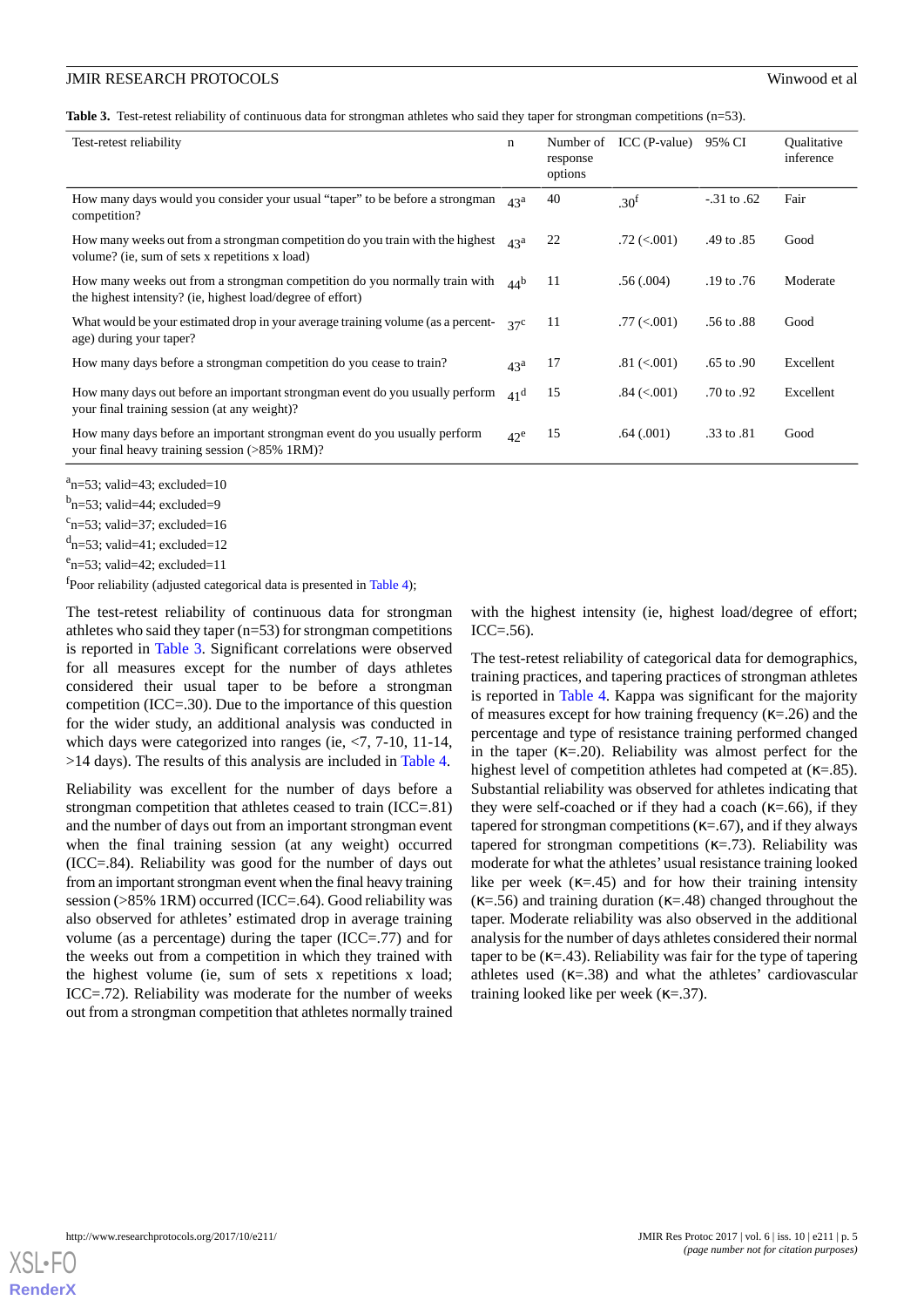<span id="page-5-0"></span>**Table 4.** Test-retest reliability of categorical data for demographics, training practices, and tapering practices of strongman athletes.

| Test-retest reliability                    |                                                                                                                                                                         | $\mathbf n$     | Number of<br>response<br>options | Kappa<br>(asymptotic<br>standard error) | P-value | 95% CI           | Oualitative<br>Inference |
|--------------------------------------------|-------------------------------------------------------------------------------------------------------------------------------------------------------------------------|-----------------|----------------------------------|-----------------------------------------|---------|------------------|--------------------------|
| <b>Demographics and Training Practices</b> |                                                                                                                                                                         |                 |                                  |                                         |         |                  |                          |
|                                            | What is the highest level of strongman competition you have<br>competed at?                                                                                             | 64              | 4                                | .85(.06)                                | < 0.001 | $.73$ to 96      | Almost per-<br>fect      |
|                                            | Are you self-coached or do you have a coach?                                                                                                                            | 64              | 3                                | .66(0.07)                               | < 0.001 | .53 to .80       | Substantial              |
|                                            | On average, what does your usual resistance training look like per<br>week?                                                                                             | 63 <sup>a</sup> | 8                                | .45(.08)                                | < 0.001 | $.30$ to $.60$   | Moderate                 |
|                                            | On average, what does your cardiovascular training look like per<br>week?                                                                                               | 63 <sup>a</sup> | 9                                | .37(.07)                                | < 0.001 | .23 to $.51$     | Fair                     |
| <b>Tapering and Tapering Practices</b>     |                                                                                                                                                                         |                 |                                  |                                         |         |                  |                          |
|                                            | Do you or have you ever used tapering when preparing for a<br>strongman competition?                                                                                    | 64              | 2                                | .67(.12)                                | < 0.001 | .43 to .92       | Substantial              |
|                                            | How many days would you consider your usual "taper" to be before<br>a strongman competition?                                                                            | 44 <sup>b</sup> | 4                                | $.43^{\circ}(.10)$                      | < 0.001 | .23 to .64       | Moderate                 |
|                                            | Which type of tapering do you use?                                                                                                                                      | 44 <sup>b</sup> | 4                                | .38(.11)                                | < 0.001 | $.16$ to $.60$   | Fair                     |
|                                            | Do you always use a taper before strongman competitions?                                                                                                                | 44 <sup>b</sup> | 2                                | .73(.18)                                | < 0.001 | $.37$ to $1.0$   | Substantial              |
|                                            | How does your training intensity change during your taper?                                                                                                              | 44 <sup>b</sup> | 3                                | .56(.12)                                | < 0.001 | .33 to .79       | Moderate                 |
|                                            | How does your training frequency change during your taper?                                                                                                              | 44 <sup>b</sup> | 3                                | .26(.14)                                | .07     | $-01$ to .52     | Fair                     |
|                                            | How does your training duration (ie, time per training session)<br>change during your taper?                                                                            | 44 <sup>b</sup> | 3                                | .48(.13)                                | .001    | .22 to .73       | Moderate                 |
|                                            | Does the percentage and type of resistance training you do (eg,<br>percent traditional type training and percent strongman implement<br>training) change in your taper? | $44^{\rm b}$    | 2                                | .20(0.15)                               | .19     | $-0.09$ to $.49$ | Slight                   |

 $a_{n=64}$ ; valid=63; excluded=1

 $<sup>b</sup>n=64$ ; valid=44; excluded=20</sup>

<sup>c</sup>Kappa derived from the categorization of taper days (ie,  $\langle 7, 7-10, 11-14, \rangle$  14 days)

The test-retest reliability of continuous data relating to strongman events and traditional exercises is reported in [Table](#page-6-0) [5](#page-6-0). Significant correlations were observed for all measures except for the days before competition the Farmer's Walk was performed, which showed poor reliability (ICC=.27).

Reliability was excellent for the loads used in the Yoke Walk (ICC=.91), Farmer's Walk (ICC=.81), stone lifts/work (ICC=.81), and bench press (ICC=.93), and for the days before competition that the deadlift was performed (ICC=.87). Good reliability was observed for the loads used in the log lift/press  $(ICC=.74)$ , deadlift  $(ICC=.73)$ , squat  $(ICC=.69)$ , and overhead presses (ICC=.71), and for the days before competition that the log lift/press (ICC=.62), Yoke Walk (ICC=.74), stone lifts/work  $(ICC=.75)$ , squat  $(ICC=.73)$ , overhead presses  $(ICC=.71)$ , and bench press (ICC=.75) were performed.

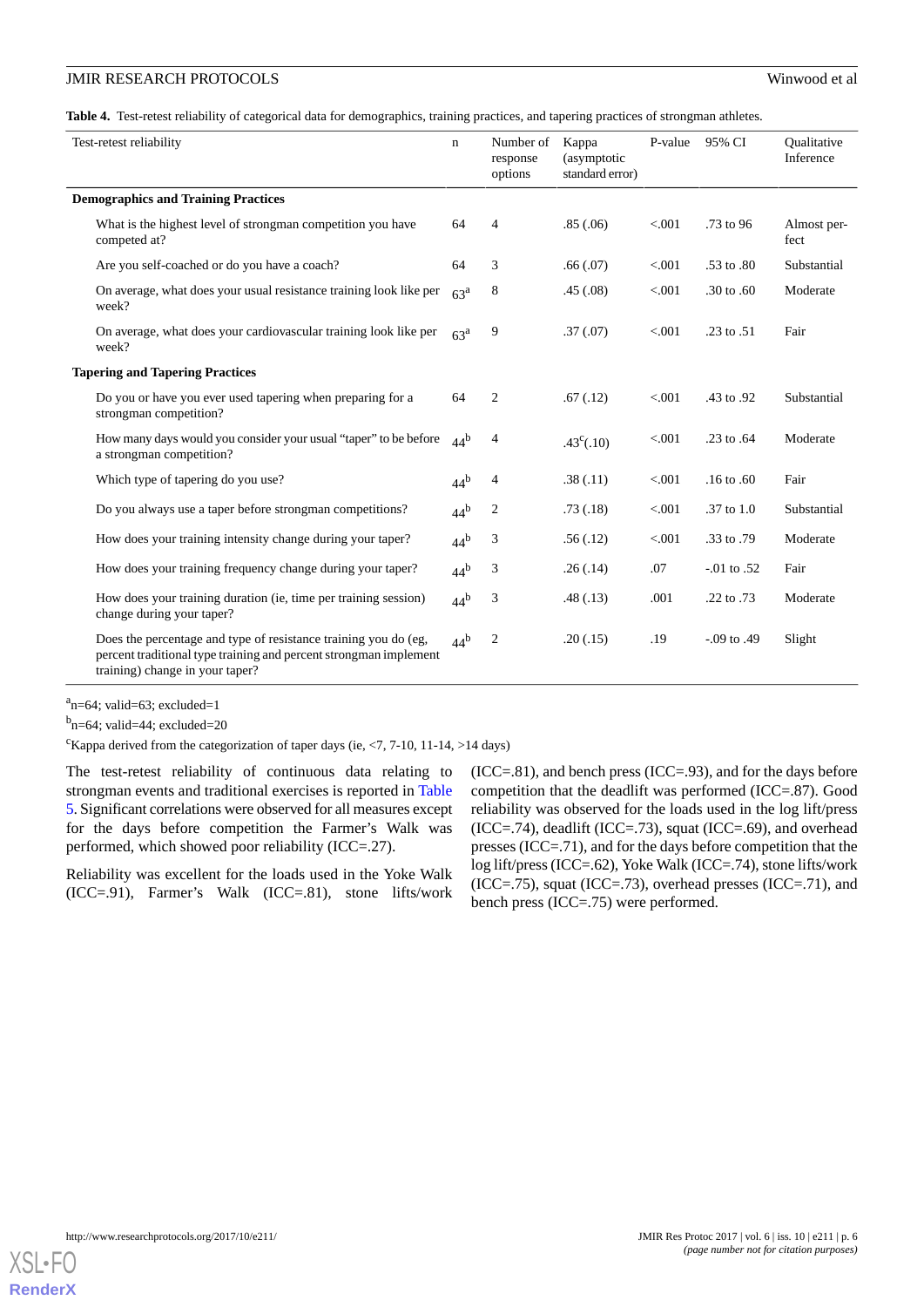<span id="page-6-0"></span>Table 5. Test-retest reliability of continuous data relating to strongman events and traditional exercises. ICC analysis conducted when responses were n>11.

| Test-retest reliability                                                                                                                                                                 | $\mathbf n$ | ICC (P-value)               | 95% CI         | Qualitative<br>inference |
|-----------------------------------------------------------------------------------------------------------------------------------------------------------------------------------------|-------------|-----------------------------|----------------|--------------------------|
| Could you please choose FIVE of your core strongman exercises and the corresponding<br>days out from competition you would last perform the exercise and what loads you<br>would use?   |             |                             |                |                          |
| Log lift/press                                                                                                                                                                          |             |                             |                |                          |
| Days when last performed before competition                                                                                                                                             | 37          | .62(.003)                   | .25 to .81     | Good                     |
| What loads were used                                                                                                                                                                    | 35          | $.74 \times 001$            | .49 to .87     | Good                     |
| <b>Yoke Walk</b>                                                                                                                                                                        |             |                             |                |                          |
| Days when last performed before competition                                                                                                                                             | 32          | $.74 \left( < .001 \right)$ | .47 to .87     | Good                     |
| What loads were used                                                                                                                                                                    | 32          | $.91 \ (< .001)$            | .81 to .95     | Excellent                |
| <b>Farmer's Walk</b>                                                                                                                                                                    |             |                             |                |                          |
| Days when last performed before competition                                                                                                                                             | 28          | $.27 \left( < .001 \right)$ | $-52$ to $.66$ | Poor                     |
| What loads were used                                                                                                                                                                    | 27          | $.80 \, (< .001)$           | .57 to .91     | Excellent                |
| <b>Stone lifts/work</b>                                                                                                                                                                 |             |                             |                |                          |
| Days when last performed before competition                                                                                                                                             | 16          | .75(.01)                    | .28 to .91     | Good                     |
| What loads were used                                                                                                                                                                    | 24          | $.81 \ (< .001)$            | .57 to .92     | Excellent                |
| Could you please choose FIVE of your core traditional exercises and the corresponding<br>days out from competition you would last perform the exercise and what loads you<br>would use? |             |                             |                |                          |
| <b>Deadlift</b>                                                                                                                                                                         |             |                             |                |                          |
| Days when last performed before competition                                                                                                                                             | 32          | $.87 \ (< .001)$            | .74 to .94     | Excellent                |
| What loads were used                                                                                                                                                                    | 31          | $.73 \; (<.001)$            | .43 to .87     | Good                     |
| Squat                                                                                                                                                                                   |             |                             |                |                          |
| Days when last performed before competition                                                                                                                                             | 28          | .73(.001)                   | .42 to .87     | Good                     |
| What loads were used                                                                                                                                                                    | 27          | .69(.003)                   | .31 to .86     | Good                     |
| <b>Overhead presses</b>                                                                                                                                                                 |             |                             |                |                          |
| Days when last performed before competition                                                                                                                                             | 15          | .71(.01)                    | .19 to .90     | Good                     |
| What loads were used                                                                                                                                                                    | 14          | .71(02)                     | .64 to .91     | Good                     |
| <b>Bench press</b>                                                                                                                                                                      |             |                             |                |                          |
| Days when last performed before competition                                                                                                                                             | 11          | .75(.03)                    | $-11$ to $.93$ | Good                     |
| What loads were used                                                                                                                                                                    | 11          | $.93 \ (< .001)$            | .72 to .98     | Excellent                |

# *Discussion*

This study examined the test-retest reliability of *The Tapering Practices of Strongman Athletes Survey* designed to determine how strongman athletes taper for strongman competitions. The results supported our initial hypothesis and indicated that the self-reported questionnaire, delivered using Internet commercial software, provided stable and reliable answers for the majority of measures. The sample of 64 athletes who participated in this study represents 14.1% of the 454 strongman athletes who participated in the wider *Tapering Practices of Strongman Athletes Survey* study (publication under review). Our sample size of 64 athletes is similar to (or higher than) other recent test-retest reliability studies recalling physical activity behaviors among specific populations [\[14](#page-8-7),[31,](#page-8-23)[32](#page-8-24)].

Significantly high test-retest reliability results were observed for data relating to strongman demographics and training practices (ICCs=.84-.98). Researchers have found that items that assess habits have higher reliability scores than items assessing attitudes and awareness [\[33](#page-8-25)]. It is quite likely that because strongman training practices are repetitive behaviors, they may be more clearly remembered by strongman athletes.

Of the categorical data, only two items (training frequency and the percentage and type of resistance training performed changed in the taper) did not show significant agreement. The remaining items showed significance and demonstrated acceptable agreement. It is important to note that values for kappa rarely exceed .75 due to the adjustment for chance agreement [[34\]](#page-8-26). Therefore, the categorical results relating to strongman training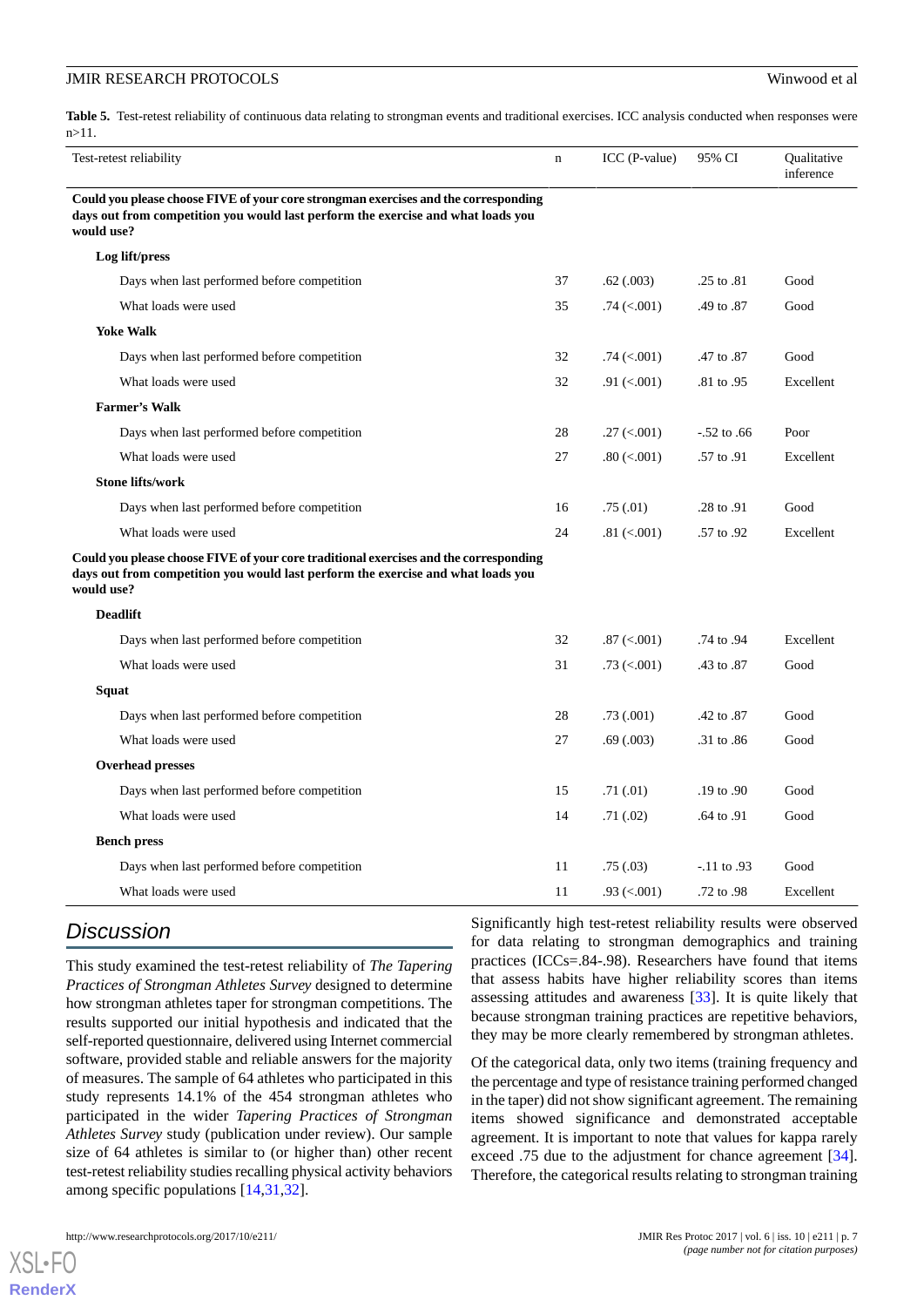practices and tapering practices tended to exhibit favorable kappa values overall.

Only two items (days before competition the Farmer's Walk is performed, and the number of days strongman athletes considered their usual taper to be) did not show significant reliability. The remaining items showed significance and exhibited moderate to excellent reliability values overall (ICCs=.56-.98). Another study utilizing an online survey reported that the Farmer's Walk is the most commonly used exercise among strongman athletes (n=167) [[1\]](#page-7-0). As such, it may be more difficult for athletes to recall exactly when the exercise was last used during the taper. Furthermore, every strongman competition is somewhat unique, which may affect the taper employed (ie, length of taper and training volume), thus making the recall of some taper activity more difficult. The four items in the current study (training frequency, percentage and type of resistance training performed, number days before competition the Farmer's Walk is performed, and the length of taper) that did not show significant reliability related to specific questions on the taper. Researchers have suggested that recalling behaviors over limited time periods requires a more complex cognitive process than recalling behaviors over longer periods [[35\]](#page-9-0).

Due to the importance of quantifying the strongman athletes' mean taper length and the poor reliability associated with the taper length described as a continuous variable in the current study, we conducted an additional analysis in which the data (in days) were categorized (ie,  $\langle 7, 7 \cdot 10, 11 \cdot 14, \rangle$  14 days). Significant moderate reliability (κ=.43; *P*<.001) was then observed for the number of days athletes considered their normal taper to be. These additional categorical analyses will be used in the wider study, as this is an effective approach for presenting important data rather than omitting the data due to poor reliability.

There were a number of limitations to the current study. The survey was open for 8 weeks and the participants exhibited some variation in the time between test and retest (mean 27.5 days, SD 14.1). Such an approach was warranted in this study, as many athletes were actively involved in competition and were competing overseas or in different states. If the exact time between test and retest was more stringent, a substantial loss of participants would likely have been observed. Leppink and Pérez-Fuster [\[36](#page-9-1)] have suggested that the length of the test-retest interval should be long enough that memory or practice effects can fade, and at the same time not too short for historical changes to occur on part of the respondent. The moderate and fair scores associated with what the strongman athletes' usual resistance and usual cardiovascular training looked like per week ( $\kappa$ =.45 and  $\kappa$ =.37, respectively) may have been influenced by training regime changes over time. Another limitation of this study was insufficient power to allow us to explore differences between different subgroups of the sample. It would have been interesting to determine if differences in reliability measures existed between sex and competitive level.

In conclusion, *The Tapering Practices of Strongman Athletes* questionnaire is a low-cost instrument that is straight-forward to administer and provides stable and reliable answers. The questionnaire could easily be modified to fit the needs of other competitive weight lifting sports (ie, weightlifting, powerlifting, CrossFit, and Highland Games) and presents an effective online tool for assessing tapering practices leading up to competition. Further research could investigate how strongman athletes prepare themselves for strongman events on competition days and investigate strategies used for optimal arousal.

#### **Acknowledgments**

The authors would like to thank all of the strongman athletes who participated in this study, and the Strongman Corporation and the World Strongman Federation for their support of this research.

#### <span id="page-7-3"></span>**Conflicts of Interest**

None declared.

#### **Multimedia Appendix 1**

<span id="page-7-0"></span>Questionnaire items tested for reliability.

[[PDF File \(Adobe PDF File\), 49KB-Multimedia Appendix 1](https://jmir.org/api/download?alt_name=resprot_v6i10e211_app1.pdf&filename=06c281919400c75710130a0f2e6ecaac.pdf)]

#### <span id="page-7-1"></span>**References**

- <span id="page-7-2"></span>1. Winwood PW, Keogh JW, Harris NK. The strength and conditioning practices of strongman competitors. J Strength Cond Res 2011 Nov;25(11):3118-3128. [doi: [10.1519/JSC.0b013e318212daea](http://dx.doi.org/10.1519/JSC.0b013e318212daea)] [Medline: [21993033\]](http://www.ncbi.nlm.nih.gov/entrez/query.fcgi?cmd=Retrieve&db=PubMed&list_uids=21993033&dopt=Abstract)
- 2. Swinton PA, Lloyd R, Agouris I, Stewart A. Contemporary training practices in elite British powerlifters: survey results from an international competition. J Strength Cond Res 2009 Mar;23(2):380-384. [doi: [10.1519/JSC.0b013e31819424bd](http://dx.doi.org/10.1519/JSC.0b013e31819424bd)] [Medline: [19197205](http://www.ncbi.nlm.nih.gov/entrez/query.fcgi?cmd=Retrieve&db=PubMed&list_uids=19197205&dopt=Abstract)]
- 3. Stone M, Pierce K, Sands W, Stone M. Strength Cond J. Weightlifting: program design URL: [https://search.proquest.com/](https://search.proquest.com/openview/e9c47bf4a8e384800791012d13f953dc/1?pq-origsite=gscholar&cbl=44253) [openview/e9c47bf4a8e384800791012d13f953dc/1?pq-origsite=gscholar&cbl=44253](https://search.proquest.com/openview/e9c47bf4a8e384800791012d13f953dc/1?pq-origsite=gscholar&cbl=44253) [accessed 2017-09-06]
- 4. Hak PT, Hodzovic E, Hickey B. The nature and prevalence of injury during CrossFit training. J Strength Cond Res 2013 Nov 22. [doi: [10.1519/JSC.0000000000000318](http://dx.doi.org/10.1519/JSC.0000000000000318)] [Medline: [24276294](http://www.ncbi.nlm.nih.gov/entrez/query.fcgi?cmd=Retrieve&db=PubMed&list_uids=24276294&dopt=Abstract)]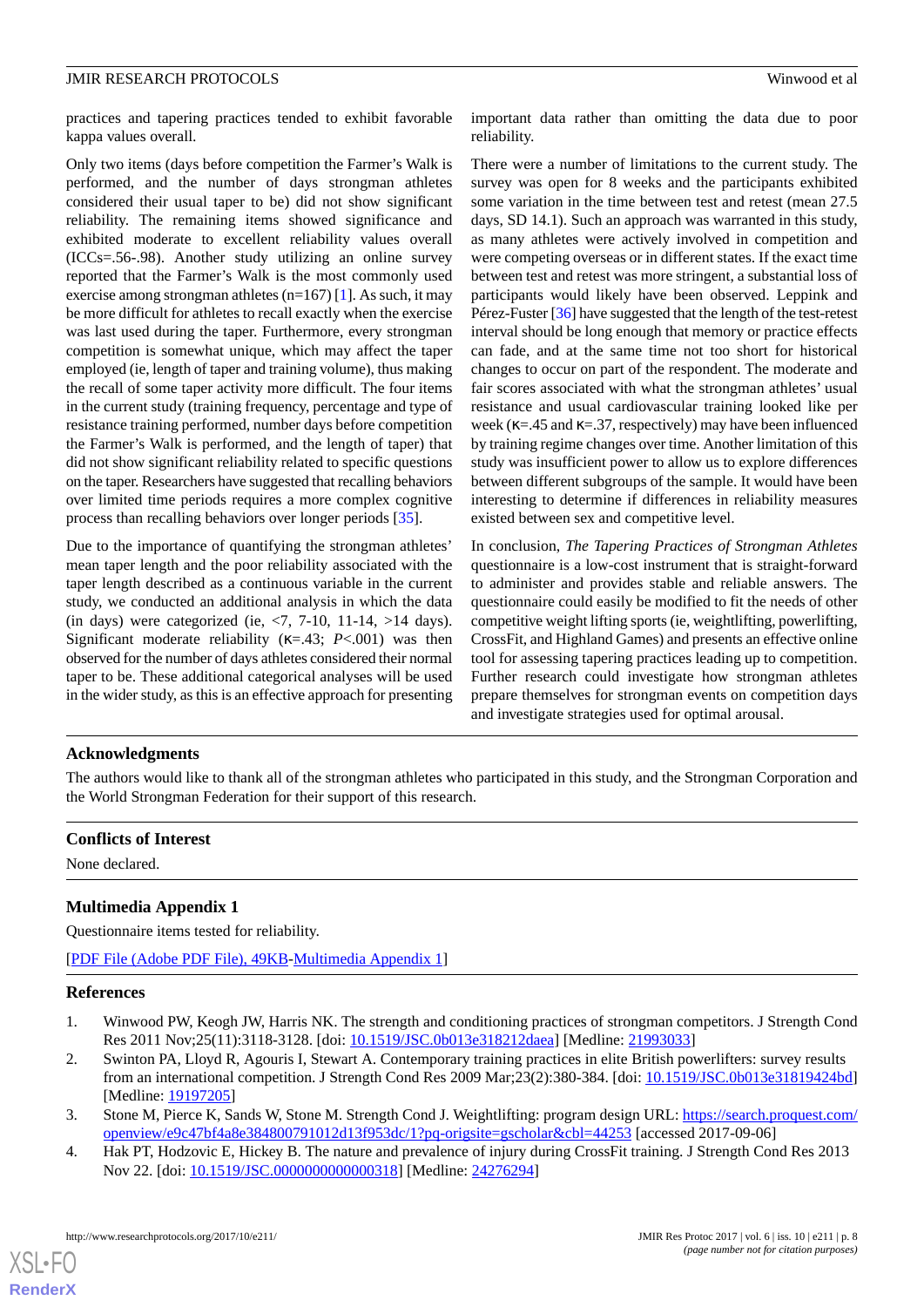- <span id="page-8-0"></span>5. Mujika I, Goya A, Ruiz E, Grijalba A, Santisteban J, Padilla S. Physiological and performance responses to a 6-day taper in middle-distance runners: influence of training frequency. Int J Sports Med 2002 Jul;23(5):367-373. [doi: [10.1055/s-2002-33146](http://dx.doi.org/10.1055/s-2002-33146)] [Medline: [12165889](http://www.ncbi.nlm.nih.gov/entrez/query.fcgi?cmd=Retrieve&db=PubMed&list_uids=12165889&dopt=Abstract)]
- 6. Mujika I, Padilla S, Pyne D. Swimming performance changes during the final 3 weeks of training leading to the Sydney 2000 Olympic Games. Int J Sports Med 2002 Nov;23(8):582-587. [doi: [10.1055/s-2002-35526\]](http://dx.doi.org/10.1055/s-2002-35526) [Medline: [12439774](http://www.ncbi.nlm.nih.gov/entrez/query.fcgi?cmd=Retrieve&db=PubMed&list_uids=12439774&dopt=Abstract)]
- <span id="page-8-1"></span>7. Taylor SR, Rogers GG, Driver HS. Effects of training volume on sleep, psychological, and selected physiological profiles of elite female swimmers. Med Sci Sports Exerc 1997 May;29(5):688-693. [Medline: [9140908](http://www.ncbi.nlm.nih.gov/entrez/query.fcgi?cmd=Retrieve&db=PubMed&list_uids=9140908&dopt=Abstract)]
- <span id="page-8-2"></span>8. Trappe S, Costill D, Thomas R. Effect of swim taper on whole muscle and single muscle fiber contractile properties. Med Sci Sports Exerc 2001 Jan; 33(1): 48-56. [Medline: [11194111\]](http://www.ncbi.nlm.nih.gov/entrez/query.fcgi?cmd=Retrieve&db=PubMed&list_uids=11194111&dopt=Abstract)
- <span id="page-8-3"></span>9. Keogh JWL, Winwood PW. The epidemiology of injuries across the weight-training sports. Sports Med 2017 Mar; 47(3): 479-501. [doi: 10.1007/s 40279-016-0575-0] [Medline: [27328853](http://www.ncbi.nlm.nih.gov/entrez/query.fcgi?cmd=Retrieve&db=PubMed&list_uids=27328853&dopt=Abstract)]
- <span id="page-8-4"></span>10. Winwood PW, Hume PA, Cronin JB, Keogh JWL. Retrospective injury epidemiology of strongman athletes. J Strength Cond Res 2014 Jan;28(1):28-42. [doi: [10.1519/JSC.0b013e3182986c0c](http://dx.doi.org/10.1519/JSC.0b013e3182986c0c)] [Medline: [23669816\]](http://www.ncbi.nlm.nih.gov/entrez/query.fcgi?cmd=Retrieve&db=PubMed&list_uids=23669816&dopt=Abstract)
- <span id="page-8-6"></span><span id="page-8-5"></span>11. Winwood PW, Cronin JB, Keogh JW, Dudson MK, Gill ND. How coaches use strongman implements in strength and conditioning practice. Int J Sports Sci Coach 2014 Oct;9(5):1107-1125. [doi: [10.1260/1747-9541.9.5.1107\]](http://dx.doi.org/10.1260/1747-9541.9.5.1107)
- <span id="page-8-7"></span>12. Litwin M. How to measure survey reliability and validity. London, UK: Sage Publications; 1995.
- <span id="page-8-8"></span>13. Carmines EA, Zeller RA. Reliability and validity assessment. Beverly Hills, Calif: Sage Publications; 1979.
- 14. Domaschenz R, Vlahovich N, Keogh J, Compton S, Hughes D. Exercise-induced tendon and bone injury in recreational runners: a test-retest reliability study. JMIR Res Protoc 2015;4(4):A. [doi: [10.2196/resprot.4585](http://dx.doi.org/10.2196/resprot.4585)]
- 15. Bartko JJ, Carpenter WT. On the methods and theory of reliability. J Nerv Ment Dis 1976 Nov;163(5):307-317. [Medline: [978187](http://www.ncbi.nlm.nih.gov/entrez/query.fcgi?cmd=Retrieve&db=PubMed&list_uids=978187&dopt=Abstract)]
- <span id="page-8-10"></span><span id="page-8-9"></span>16. Bland JM, Altman D. Statistical methods for assessing agreement between two methods of clinical measurement. Lancet 1986 Feb 08;1(8476):307-310. [Medline: [2868172](http://www.ncbi.nlm.nih.gov/entrez/query.fcgi?cmd=Retrieve&db=PubMed&list_uids=2868172&dopt=Abstract)]
- <span id="page-8-11"></span>17. Fleiss J. The design and analysis of clinical experiments. New York: Wiley; 1999.
- <span id="page-8-12"></span>18. Chinn S, Burney PG. On measuring repeatability of data from self-administered questionnaires. Int J Epidemiol 1987 Mar;16(1):121-127. [Medline: [3570610\]](http://www.ncbi.nlm.nih.gov/entrez/query.fcgi?cmd=Retrieve&db=PubMed&list_uids=3570610&dopt=Abstract)
- 19. Maclure M, Willett WC. Misinterpretation and misuse of the kappa statistic. Am J Epidemiol 1987 Aug;126(2):161-169. [Medline: [3300279\]](http://www.ncbi.nlm.nih.gov/entrez/query.fcgi?cmd=Retrieve&db=PubMed&list_uids=3300279&dopt=Abstract)
- <span id="page-8-14"></span>20. Brigham J, Lessov-Schlaggar CN, Javitz HS, Krasnow RE, McElroy M, Swan GE. Test-retest reliability of web-based retrospective self-report of tobacco exposure and risk. J Med Internet Res 2009 Aug 11;11(3):e35 [\[FREE Full text\]](http://www.jmir.org/2009/3/e35/) [doi: [10.2196/jmir.1248](http://dx.doi.org/10.2196/jmir.1248)] [Medline: [19674962](http://www.ncbi.nlm.nih.gov/entrez/query.fcgi?cmd=Retrieve&db=PubMed&list_uids=19674962&dopt=Abstract)]
- <span id="page-8-15"></span><span id="page-8-13"></span>21. Miller ET, Neal DJ, Roberts LJ, Baer JS, Cressler SO, Metrik J, et al. Test-retest reliability of alcohol measures: is there a difference between Internet-based assessment and traditional methods? Psychol Addict Behav 2002 Mar;16(1):56-63. [Medline: [11934087](http://www.ncbi.nlm.nih.gov/entrez/query.fcgi?cmd=Retrieve&db=PubMed&list_uids=11934087&dopt=Abstract)]
- <span id="page-8-16"></span>22. Graham A, Papandonatos G. Reliability of internet- versus telephone-administered questionnaires in a diverse sample of smokers. J Med Internet Res 2008 Mar 26;10(1):e8 [\[FREE Full text\]](http://www.jmir.org/2008/1/e8/) [doi: [10.2196/jmir.987\]](http://dx.doi.org/10.2196/jmir.987) [Medline: [18364345\]](http://www.ncbi.nlm.nih.gov/entrez/query.fcgi?cmd=Retrieve&db=PubMed&list_uids=18364345&dopt=Abstract)
- <span id="page-8-18"></span><span id="page-8-17"></span>23. Pritchard HJ, Tod DA, Barnes MJ, Keogh JW, McGuigan MR. Tapering practices of New Zealand's elite raw powerlifters. J Strength Cond Res 2016 Jul;30(7):1796-1804. [doi: [10.1519/JSC.0000000000001292\]](http://dx.doi.org/10.1519/JSC.0000000000001292) [Medline: [26670988\]](http://www.ncbi.nlm.nih.gov/entrez/query.fcgi?cmd=Retrieve&db=PubMed&list_uids=26670988&dopt=Abstract)
- <span id="page-8-19"></span>24. Grgic J, Mikulic P. Tapering practices of Croatian open-class powerlifting champions. J Strength Cond Res 2017 Sep;31(9):2371-2378. [doi: [10.1519/JSC.0000000000001699](http://dx.doi.org/10.1519/JSC.0000000000001699)] [Medline: [27806009](http://www.ncbi.nlm.nih.gov/entrez/query.fcgi?cmd=Retrieve&db=PubMed&list_uids=27806009&dopt=Abstract)]
- <span id="page-8-20"></span>25. SurveyGizmo. 2017. URL:<https://www.surveygizmo.com/> [accessed 2017-10-21] [\[WebCite Cache ID 6uNuGGXwy](http://www.webcitation.org/

                                6uNuGGXwy)]
- <span id="page-8-21"></span>26. Mujika I, Padilla S. Scientific bases for precompetition tapering strategies. Med Sci Sports Exerc 2003 Jul;35(7):1182-1187. [doi: [10.1249/01.MSS.0000074448.73931.11](http://dx.doi.org/10.1249/01.MSS.0000074448.73931.11)] [Medline: [12840640\]](http://www.ncbi.nlm.nih.gov/entrez/query.fcgi?cmd=Retrieve&db=PubMed&list_uids=12840640&dopt=Abstract)
- <span id="page-8-22"></span>27. Landis J, Koch G. The measurement of observer agreement for categorical data. Biometrics 1977 Mar;33(1):159-174. [doi: [10.2307/2529310\]](http://dx.doi.org/10.2307/2529310) [Medline: [843571\]](http://www.ncbi.nlm.nih.gov/entrez/query.fcgi?cmd=Retrieve&db=PubMed&list_uids=843571&dopt=Abstract)
- <span id="page-8-23"></span>28. Shrout PE, Fleiss JL. Intraclass correlations: uses in assessing rater reliability. Psychol Bull 1979 Mar;86(2):420-428. [Medline: [18839484](http://www.ncbi.nlm.nih.gov/entrez/query.fcgi?cmd=Retrieve&db=PubMed&list_uids=18839484&dopt=Abstract)]
- <span id="page-8-24"></span>29. McGraw KO, Wong SP. Forming inferences about some intraclass correlation coefficients. Psychol Methods 1996;1(1):30-46. [doi: [10.1037/1082-989X.1.1.30](http://dx.doi.org/10.1037/1082-989X.1.1.30)]
- <span id="page-8-25"></span>30. Nunnally J, Bernstein I. Psychometric theory. New York: McGraw-Hill; 1994.
- <span id="page-8-26"></span>31. Robinson M, Stokes K, Bilzon J, Standage M, Brown P, Thompson D. Test-retest reliability of the military pre-training questionnaire. Occup Med (Lond) 2010 Sep;60(6):476-483. [doi: [10.1093/occmed/kqq073\]](http://dx.doi.org/10.1093/occmed/kqq073) [Medline: [20584767](http://www.ncbi.nlm.nih.gov/entrez/query.fcgi?cmd=Retrieve&db=PubMed&list_uids=20584767&dopt=Abstract)]
- 32. Fjeldsoe BS, Winkler EA, Marshall AL, Eakin EG, Reeves MM. Active adults recall their physical activity differently to less active adults: test-retest reliability and validity of a physical activity survey. Health Promot J Austr 2013 Apr;24(1):26-31. [doi: [10.1071/HE12912\]](http://dx.doi.org/10.1071/HE12912) [Medline: [23575586](http://www.ncbi.nlm.nih.gov/entrez/query.fcgi?cmd=Retrieve&db=PubMed&list_uids=23575586&dopt=Abstract)]
- 33. Kim S, Han J, Kim Y, Choi B, Kim S, Lee H, et al. Test-retest reliability of health behavior items in the Community Health Survey in South Korea. Epidemiol Health 2015;37. [doi: [10.4178/epih/e2015045\]](http://dx.doi.org/10.4178/epih/e2015045)
- 34. Morrow J, Jackson A, Disch J, Mood D. Measurement And Evaluation in Human Performance, 3rd Edition. Champaign, IL: Human Kinetics Publishers; 2006.